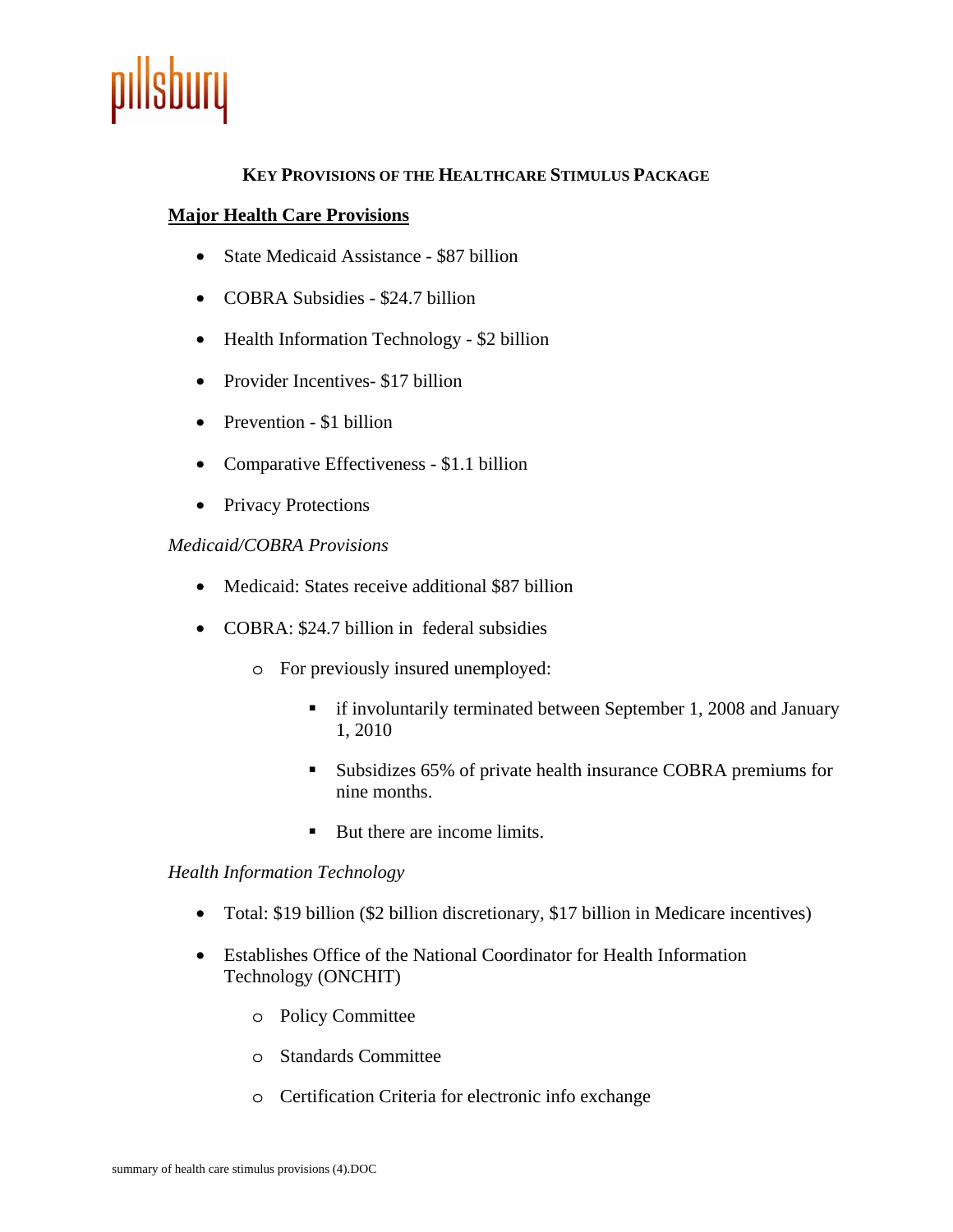

- HIT infrastructure grants
- Other Grants & Loans
	- o Planning Grants
	- o Implementation Grants
	- o Loan Programs
- \$17 billion in investments and incentives:
	- o Hospitals
		- **Incentive payments under Medicare Part A** over a four year period to meaningful users of HIT.
	- o Physicians
		- Eligible to receive up to \$44,000 spread over a five-year period through Medicare Part B starting in 2011 if physicians adopt HIT and become meaningful users.
		- There are penalties for failure to adopt HIT by 2016.

# *Prevention*

- \$1 billion for a "Prevention and Wellness Fund"
	- o Administered by the Department of Health and Human Services.

# *Comparative Effectiveness Research*

- Total: \$1.1 billion
	- o \$300,000,000 to AHRQ
	- o \$400,000,000 to NIH to conduct or support comparative effectiveness research.
	- o \$400,000,000 allocated at the discretion of DHHS to:
	- o Purpose: Accelerate development and dissemination of the comparative effectiveness of health care treatment and strategies by:
		- Conducting, supporting, synthesizing research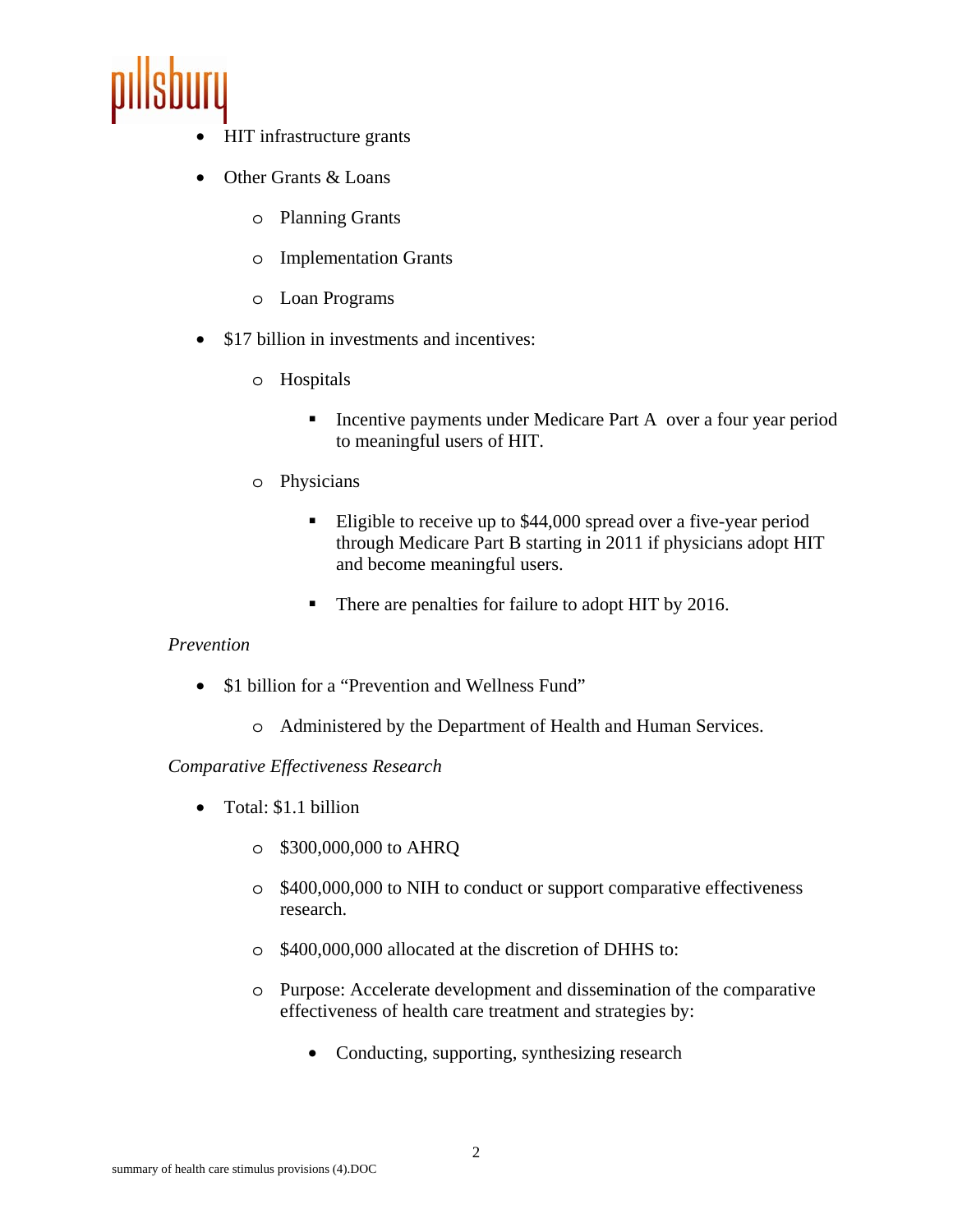

- Comparing clinical outcomes, effectiveness, and appropriateness of items, services and procedures
- o Encourage development and use of clinical registries, clinical data networks, and other forms of electronic health data that can be used to generate and obtain outcomes data.

### *Privacy Protections*

- Business Associates: HIPAA security standards and the civil and criminal penalties for violating those standards now apply
- Notification of breach of unsecured protected health information (PHI) within a specific time period. In some breach cases, notice must be provided to "prominent medial outlets."
- No disclosure of PHI by Business Associate unless disclosure permitted by a Business Associate Agreement.
- Patient Privacy Rights:
	- o Receive electronic copy of PHI, if maintained in an electronic health record.
	- o Patients may request that specific PHI not be disclosed to a health plan if the patient paid for specific service out-of-pocket
	- o Receive an accounting of PHI disclosures (up to three years prior to the date requested).
- Prohibition on the sale of PHI by covered entity or business associate without patient authorization (except in certain specified circumstances)
- Breach notification requirements of personal health records (PHR) vendors and entities offering products/services through a PHR vendor website (e.g., Google, Microsoft)
- Enforcement
	- o Increased penalties
	- o Office of Civil Rights: investigations and penalties for criminal HIPAA violations (if Justice Department has not already prosecuted)
	- o Still no private right of action